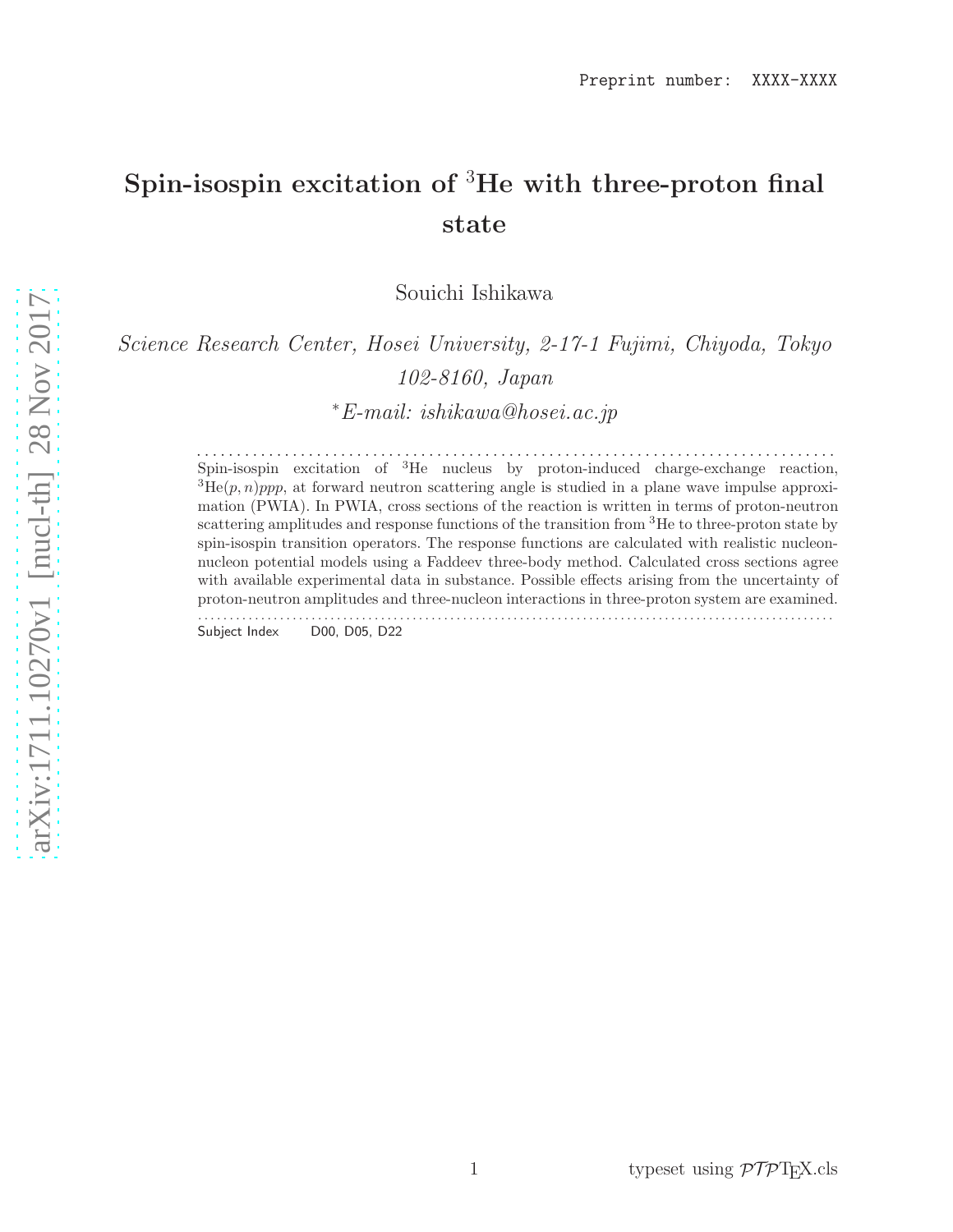## 1 Introduction

Three-nucleon (3N) systems: <sup>3</sup>H, <sup>3</sup>He, nucleon-deuteron elastic and breakup reactions, etc., have been playing important roles in the quest for the details of interactions among nucleons. These systems are essentially total isospin  $T=\frac{1}{2}$  $\frac{1}{2}$  states. (Although the breaking of charge symmetry in nuclear interaction and the Coulomb interaction allow a mixture of  $T=\frac{3}{2}$  $\frac{3}{2}$  components, its percentage is quite small [\[1\]](#page-14-0).) On the other hand, knowledge of interactions among three nucleons, especially of three-nucleon interactions, in  $T = \frac{3}{2}$  $\frac{3}{2}$  states is expected for studies on heavier nuclei, neutron-rich nuclei, neutron-star matter, etc. Since there is no bound state of three-neutron  $(3n)$  and three-proton  $(3p)$  systems, which are typical  $T=\frac{3}{2}$  $\frac{3}{2}$  states [\[2](#page-14-1)], observables related these systems may be obtained from nuclear reactions that produce them as final continuum states. Reaction mechanism of such reaction needs to be simple as possible to reduce ambiguity in extracting information on the nuclear interaction.

In the present paper, I will study a charge-exchange reaction:  ${}^{3}He(p, n)ppp$  reaction at incident proton energies of several hundreds MeV and the reaction angle  $\theta_n = 0^{\circ}$ . Although this is a four-body reaction that is still difficult to perform rigorous calculations at high energies, the cross section of the reaction in PWIA is written in terms of  $n(p, n)p$  (pn) scattering amplitudes and response functions of 3N system. The former can be taken from nucleon-nucleon (NN) databases [\[3,](#page-14-2) [4](#page-14-3)]. The latter corresponds to a transition from the initial  $3H$ e bound state to final  $3p$  continuum states, in which one needs to solve three-body problem.

The present author has developed a method to solve the quantum mechanical three-body problem applying the Faddeev method [\[5\]](#page-14-4). This method is based on solving the Faddeev equation as integral equations in coordinate space, which even includes long range Coulomb force effects [\[6,](#page-14-5) [7](#page-14-6)], and has been successfully applied for the proton-deuteron systems [\[8\]](#page-14-7) and three alpha-particles systems [\[9](#page-14-8)]. In this paper, this method will be applied for calculating the response functions of 3p final states.

In Ref. [\[10](#page-14-9)], the cross section  $I(0^{\circ})$  for the <sup>3</sup>He(p, n)ppp reaction at the incident proton energy  $T_p = 200$  MeV was measured. In Ref. [\[11\]](#page-14-10), the polarization transfer coefficient in the transverse direction,  $D_{NN}(0^{\circ})$ , and that in the longitudinal direction,  $D_{LL}(0^{\circ})$ , as well as  $I(0^{\circ})$  were measured at  $T_p = 346$  MeV. One of the measured polarization transfer coefficients,  $D_{NN}(0^{\circ})$ , is consistent with the corresponding pn values. However, the other one,  $D_{LL}(0^{\circ})$ , deviates from the pn values. The authors of Ref. [\[11](#page-14-10)] show that this discrepancy may be attributed to a 3p resonance with spin-parity  $\frac{1}{2}$ − .

Existence of resonant states in multi-neutron or multi-proton states has been a longstanding problem in nuclear physics. Recent compilation of the mass number  $A = 3$  systems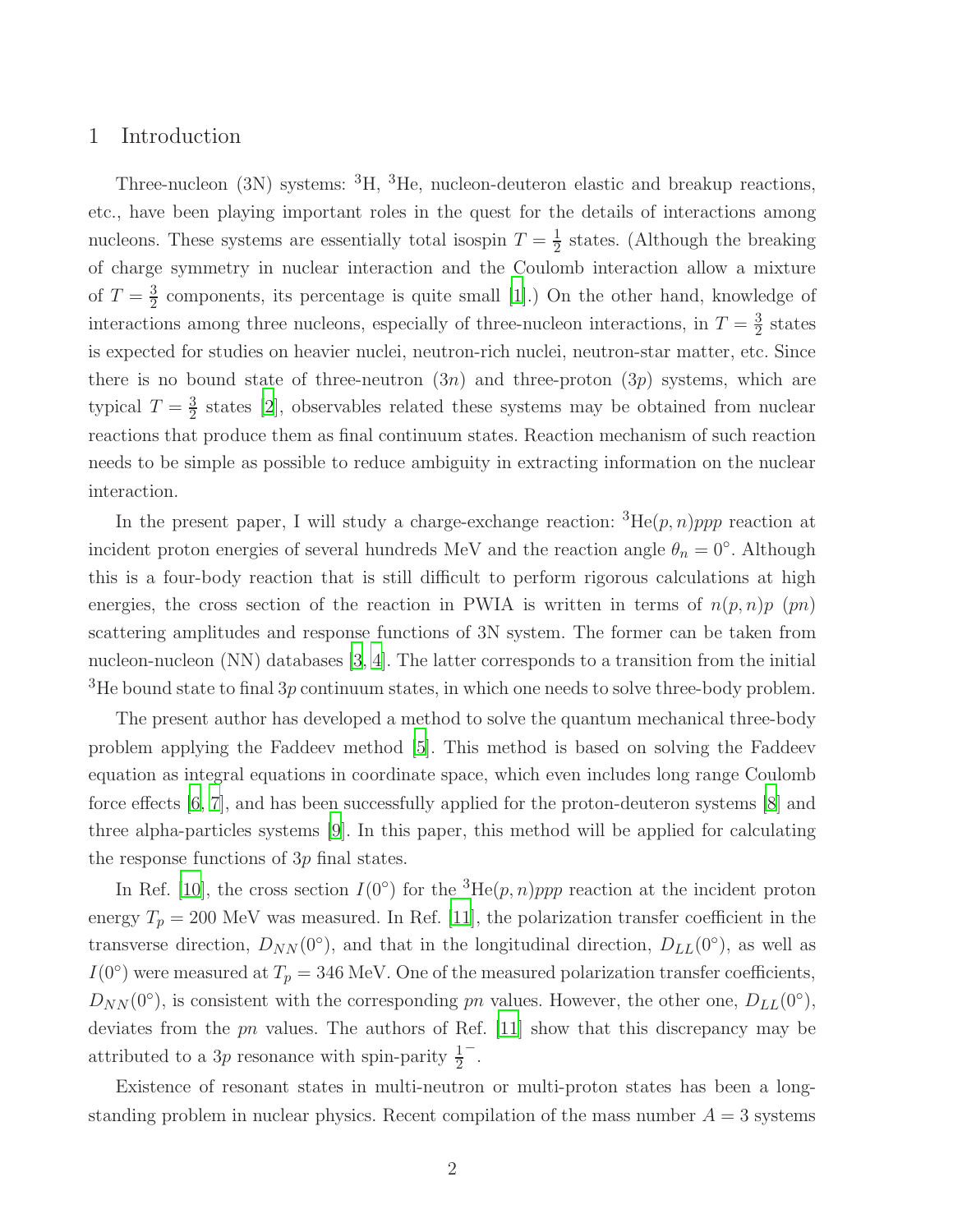[\[2](#page-14-1)] reports negatively for the existing of  $A = 3$  resonance. In Ref. [\[12](#page-14-11)], a possibility of existing of four-neutron (tetraneutron, 4n) resonant state was reported. In Ref. [\[13](#page-14-12)], it was shown that the existing of the 4n resonant state demands an attractive  $T=\frac{3}{2}$  $\frac{3}{2}$  three-nucleon potential (3NP) that is tremendously strong. Effects of such a 3NP on the 3p system will be studied.

In Sec. [2,](#page-2-0) I will summarize the formalisms to calculate the response functions and then observables in <sup>3</sup>He(p, n)ppp ( $\theta_n = 0^{\circ}$ ) reaction. In Sec. [3,](#page-5-0) I will show some results of calculations and compare them with available experimental data. Summary will be given in Sec. [4.](#page-10-0) In appendix, some kinematical values related to the reaction will be summarized.

#### <span id="page-2-0"></span>2 Theoretical background

In this section, I will consider the charge-exchange reaction,  ${}^{3}He(\vec{p}, \vec{n})ppp~(\theta_n = 0^{\circ})$  by PWIA, in which the  $n(\vec{p}, \vec{n})p$  ( $\theta_n = 0^{\circ}$ ) scattering amplitude and response functions for the transition from  ${}^{3}$ He to  $3p$  continuum states are the basic elements. (See Refs. [\[14,](#page-14-13) [15](#page-14-14)], e.g., for the general formalism of PWIA.) Kinematics of the reaction is characterized by the incident proton energy in the laboratory (Lab.) system  $T_p$ , and the energy transfer in Lab. system  $\omega_{Lab}$  defined by Eq. [\(A2a\)](#page-13-0) in Appendix. The direction of the incident proton and thus of the outgoing neutron is taken to be z-axis.

First, I introduce the 3p Hamiltonian in the center of mass (c.m.) system,

$$
\hat{H}_{3p} = \hat{H}_0 + \hat{V},\tag{1}
$$

where  $\hat{H}_0$  is the kinetic energy operator of the three-body system, and  $\hat{V}$  is an interaction potential, which consists of two-nucleon potentials (2NPs) and 3NPs.

Let  $|\Psi_{m_1m_2m_3}^{(\pm)}(\bm{q},\bm{p})\rangle$  be an eigenstate of the Hamiltonian  $\hat{H}_{3p}$  associated with an asymptotic  $3p$ -state, in which the relative momentum between two protons is  $q$ , the momentum of the third proton with respect to c.m. of the proton-pair is  $p$ , and the spin projection of the proton *i* is  $m_i$ . The superscript ( $\pm$ ) expresses the outgoing (+) or incoming (-) boundary condition.

The eigenvalue problems is written as

$$
\hat{H}_{3p}|\Psi_{m_1m_2m_3}^{(\pm)}(\boldsymbol{q},\boldsymbol{p})\rangle=E(\boldsymbol{q},\boldsymbol{p})|\Psi_{m_1m_2m_3}^{(\pm)}(\boldsymbol{q},\boldsymbol{p})\rangle,\tag{2}
$$

with

$$
E(\boldsymbol{q}, \boldsymbol{p}) = \frac{q^2}{m_p} + \frac{3p^2}{4m_p},\tag{3}
$$

where  $m_p$  is the mass of the proton.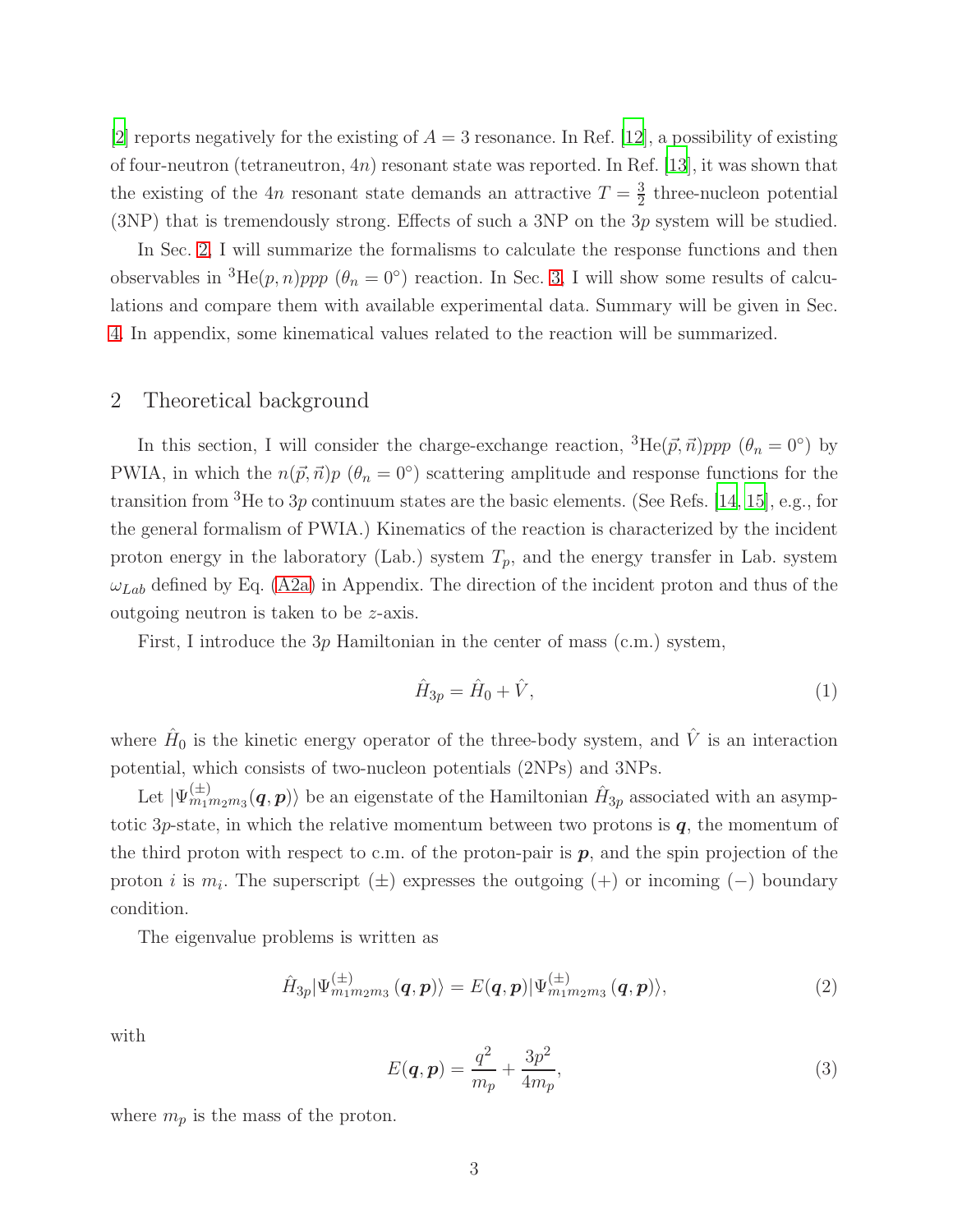A response function corresponding to the transition from the <sup>3</sup>He state with spin projection M,  $|\Psi_M\rangle$ , to 3p-continuum states with energy E by an operator  $\hat{O}$  is given by

<span id="page-3-4"></span>
$$
R(E) = \frac{1}{2} \sum_{M=\pm \frac{1}{2}} \sum_{m_1, m_2, m_3} \int dq dp |T(\boldsymbol{q}, \boldsymbol{p}, m_1, m_2, m_3, M)|^2 \delta(E - E(\boldsymbol{q}, \boldsymbol{p})), \quad (4)
$$

where  $E$  is related to kinematical values of the reaction as Eq. [\(A9\)](#page-14-15), and the transition amplitude is defined by

<span id="page-3-2"></span>
$$
T(\boldsymbol{q},\boldsymbol{p},m_1,m_2,m_3,M) = \langle \Psi_{m_1m_2m_3}^{(-)}(\boldsymbol{q},\boldsymbol{p}) \, | \hat{O} | \Psi_M \rangle. \tag{5}
$$

Using the completeness of the 3p states, we have

$$
R(E) = \frac{1}{2} \sum_{M=\pm \frac{1}{2}} \langle \Psi_M | \hat{O}^\dagger \delta(E - \hat{H}_{3p}) \hat{O} | \Psi_M \rangle
$$
  
= 
$$
-\frac{1}{2\pi} \sum_{M=\pm \frac{1}{2}} \text{Im} \langle \Psi_M | \hat{O}^\dagger \frac{1}{E + i\epsilon - \hat{H}_{3p}} \hat{O} | \Psi_M \rangle.
$$
 (6)

Here, I introduce a wave function  $|\Xi_M\rangle$  describing the disintegration process [\[16\]](#page-14-16),

<span id="page-3-0"></span>
$$
|\Xi_M\rangle = \frac{1}{E + i\epsilon - \hat{H}_{3p}} \hat{O} |\Psi_M\rangle, \tag{7}
$$

from which the transition amplitude is calculated as follows:

<span id="page-3-3"></span>
$$
T(\boldsymbol{q},\boldsymbol{p},m_1,m_2,m_3,M) = \langle \Phi_{m_1,m_2,m_3}^{3p}(\boldsymbol{q},\boldsymbol{p}) \, | \hat{O} | \Psi_M \rangle + \langle \Phi_{m_1,m_2,m_3}^{3p}(\boldsymbol{q},\boldsymbol{p}) \, | \hat{V} | \Xi_M \rangle, \tag{8}
$$

where  $|\Phi_{m_1,m_2,m_3}^{3p}(\boldsymbol{q},\boldsymbol{p})\rangle$  is the initial state corresponding to  $|\Psi_{m_1,m_2,m_3}^{(+)}($  $_{m_{1},m_{2},m_{3}}^{(\pm )}(\bm{q},\bm{p})\rangle.$ 

Numerical solution of Eq. [\(7\)](#page-3-0) is obtained by the method based on the Faddeev threebody theory [\[5\]](#page-14-4), whose formal and technical details are essentially same as those used for the proton-deuteron scattering [\[7,](#page-14-6) [8\]](#page-14-7) and three alpha-particles [\[9](#page-14-8)] problems.

The  $n(\vec{p}, \vec{n})p$  ( $\theta_n = 0^{\circ}$ ) amplitude consists of three independent terms:

<span id="page-3-1"></span>
$$
f_{pn} = \mathcal{V}_c + \mathcal{V}_L \left( \boldsymbol{\sigma}_p \cdot \hat{\boldsymbol{z}} \right) \left( \boldsymbol{\sigma}_n \cdot \hat{\boldsymbol{z}} \right) + \mathcal{V}_T \left( \boldsymbol{\sigma}_p \times \hat{\boldsymbol{z}} \right) \cdot \left( \boldsymbol{\sigma}_n \times \hat{\boldsymbol{z}} \right), \tag{9}
$$

where  $\sigma_p$  ( $\sigma_n$ ) is the Pauli spin matrix of the incident proton (the outgoing neutron);  $V_c$ ,  $V_L$ , and  $\mathcal{V}_T$ , are spin-scalar, spin-longitudinal, and spin-transverse components of the amplitude, respectively.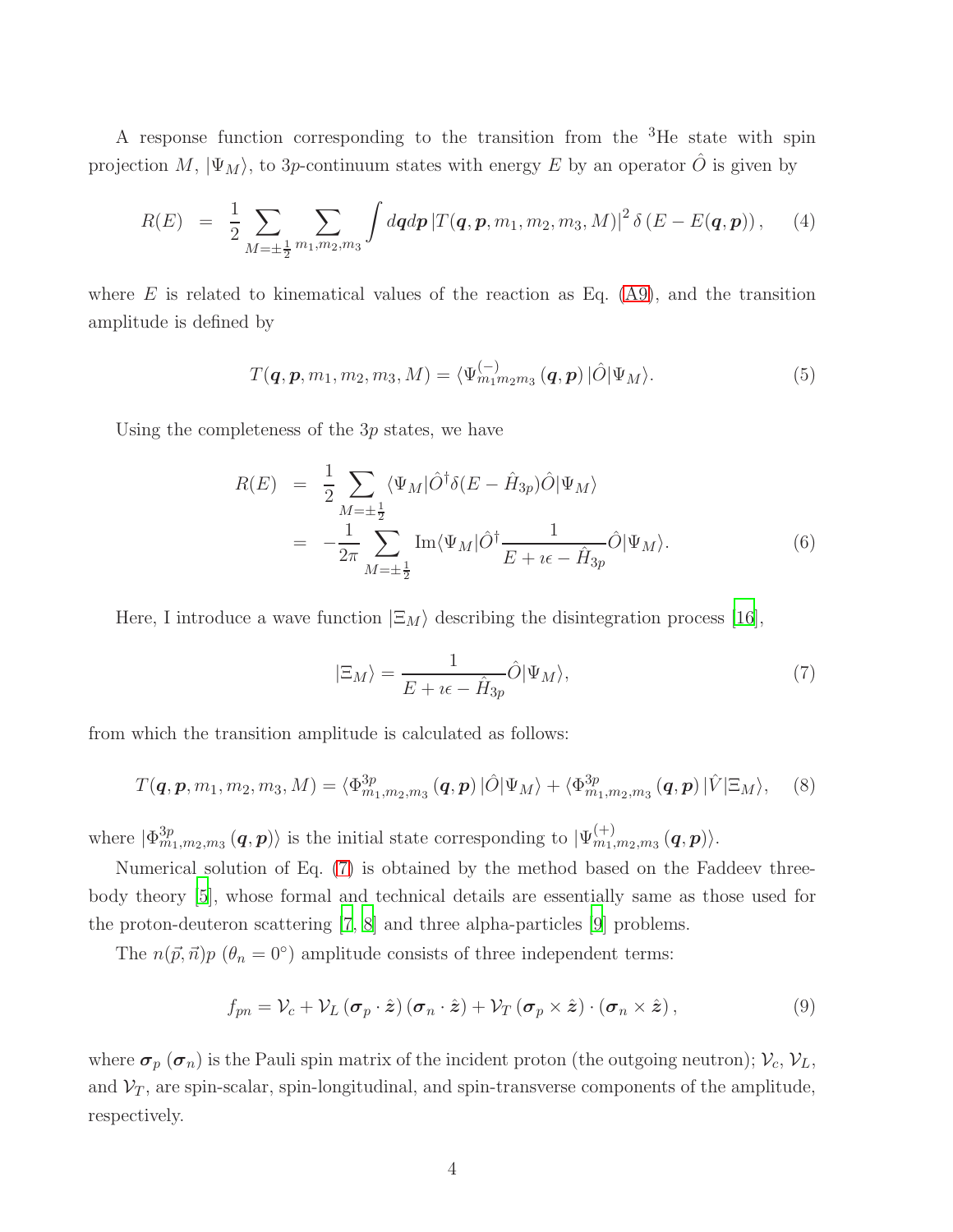The pn observables, differential cross section, polarization transfer coefficients, are given as follows:

<span id="page-4-2"></span>
$$
\sigma^{pn}(0^{\circ}) = |\mathcal{V}_c|^2 + |\mathcal{V}_L|^2 + 2|\mathcal{V}_T|^2, \qquad (10a)
$$

$$
D_{LL}^{pn}(0^{\circ}) = \frac{|\mathcal{V}_c|^2 + |\mathcal{V}_L|^2 - 2|\mathcal{V}_T|^2}{|\mathcal{V}_c|^2 + |\mathcal{V}_L|^2 + 2|\mathcal{V}_T|^2},\tag{10b}
$$

<span id="page-4-3"></span>
$$
D_{NN}^{pn}(0^{\circ}) = \frac{|\mathcal{V}_c|^2 - |\mathcal{V}_L|^2}{|\mathcal{V}_c|^2 + |\mathcal{V}_L|^2 + 2|\mathcal{V}_T|^2}.
$$
 (10c)

In the process considered, there are three operators corresponding to each term of Eq. [\(9\)](#page-3-1): the isovector spin-scalar operator  $\hat{O}_c$ , the isovector spin-longitudinal operator  $\hat{O}_L$ , and the isovector spin-transverse operator  $\hat{O}_T$ , which are defined by

<span id="page-4-0"></span>
$$
\hat{O}_c = \sum_{i=1}^3 e^{iQ_{c.m.}\hat{\boldsymbol{z}} \cdot \boldsymbol{r}_i} t_i^{(+)},\tag{11a}
$$

$$
\hat{O}_L = \sum_{i=1}^3 e^{iQ_{c.m.}\hat{\boldsymbol{z}} \cdot \boldsymbol{r}_i} \left(\hat{\boldsymbol{z}} \cdot \boldsymbol{\sigma}_i\right) t_i^{(+)},\tag{11b}
$$

<span id="page-4-1"></span>
$$
\hat{O}_T = \sum_{i=1}^3 e^{iQ_{c.m.}\hat{\boldsymbol{z}} \cdot \boldsymbol{r}_i} \left(\hat{\boldsymbol{z}} \times \boldsymbol{\sigma}_i\right) t_i^{(+)},\tag{11c}
$$

where  $Q_{c.m.}$  is the momentum transfer, Eq. [\(A8b\)](#page-14-17) in Appendix,  $t_i^{(+)}$  $i^{\tau}$  an isospin operator that transforms the neutron i in <sup>3</sup>He to proton i in the final 3p state,  $r_i$  ( $\sigma_i$ ) the coordinate vector in the  $3N$ -c.m. system (the Pauli spin matrix) of the particle *i*. The corresponding response functions will be denoted as  $R_c(E)$ ,  $R_L(E)$ , and  $R_T(E)$ , respectively,

The unpolarized differential cross section  $I(0^{\circ})$  and the polarization transfer coefficients,  $D_{LL}(0^{\circ})$  and  $D_{NN}(0^{\circ})$ , for the <sup>3</sup>He(p, n)ppp ( $\theta_n = 0^{\circ}$ ) reaction are expressed as

<span id="page-4-4"></span>
$$
I(0^{\circ}) = N_K \left( |\mathcal{V}_c|^2 R_c + |\mathcal{V}_L|^2 R_L + 2 |\mathcal{V}_T|^2 R_T \right), \tag{12a}
$$

$$
D_{LL}(0^{\circ}) = \frac{|\mathcal{V}_c|^2 R_c + |\mathcal{V}_L|^2 R_L - 2 |\mathcal{V}_T|^2 R_T}{|\mathcal{V}_c|^2 R_c + |\mathcal{V}_L|^2 R_L + 2 |\mathcal{V}_T|^2 R_T},\tag{12b}
$$

<span id="page-4-5"></span>
$$
D_{NN}(0^{\circ}) = \frac{|\mathcal{V}_c|^2 R_c - |\mathcal{V}_L|^2 R_L}{|\mathcal{V}_c|^2 R_c + |\mathcal{V}_L|^2 R_L + 2 |\mathcal{V}_T|^2 R_T},\tag{12c}
$$

where a kinematical factor  $N_K$  is given in Eq. [\(A10\)](#page-14-18) in Appendix.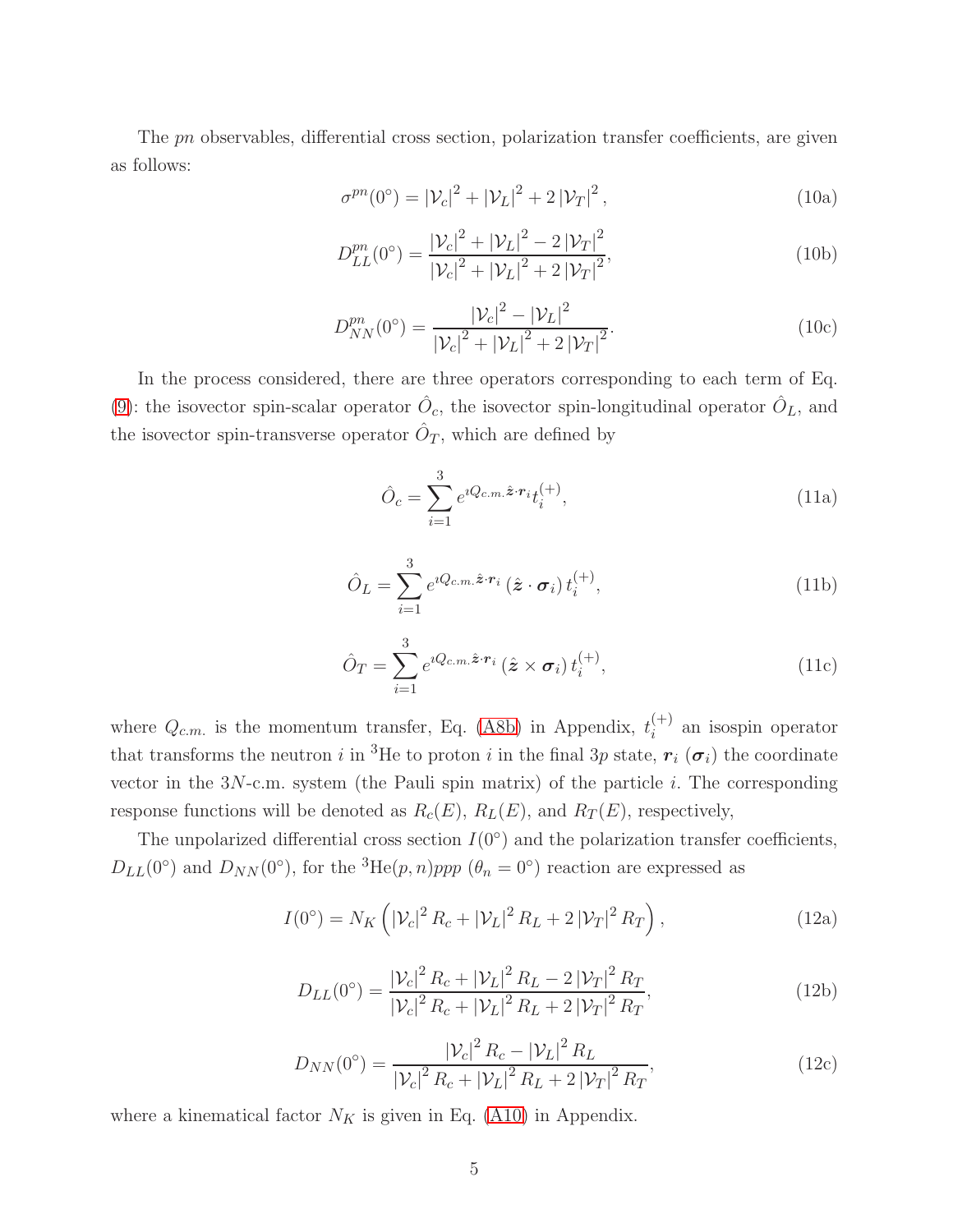### <span id="page-5-0"></span>3 Results and discussion

In this section, calculations of the observables for the reactions,  ${}^{3}He(p, n)ppp$  ( $\theta_n = 0^{\circ}$ ), at  $T_p = 346$  MeV and 200 MeV will be presented and compared with available experimental data.

Calculations are performed as follows: the three-body equation, Eq. [\(7\)](#page-3-0), is solved for each of the transition operators, Eqs.  $(11a)$  -  $(11c)$ , from which the transition amplitude, Eq.  $(5)$ , is calculated by Eq. [\(8\)](#page-3-3). Then the response functions are calculated from Eq. [\(4\)](#page-3-4). Using the response functions together with the  $pn$  amplitudes in Eq.  $(9)$ , the observables are calculated by Eqs. [\(10a\)](#page-4-2) - [\(10c\)](#page-4-3).

In solving three-body equations, 3N partial wave states for which 2NPs and 3NPs are active, are restricted to those with total NN angular momenta  $J \leq 6$  for bound state calculations, and  $J \leq 4$  for continuum state calculations. For continuum state calculations, 3N states with total angular momenta  $J_0 = \frac{1}{2}$  $\frac{1}{2}$  and  $\frac{3}{2}$  are taken into account. An error of these truncating procedures is estimated to be at most 2 % from comparisons of results with  $J \leq 4$  NN states and those with  $J \leq 3$  ones, and contributions from  $J_0 = \frac{5}{2}$  $\frac{5}{2}$  states, which demonstrates that it is good enough for the purposes of the present work.

As realistic models of 2NP, the Argonne  $V_{18}$  model (AV18) [\[17\]](#page-14-19) and its  $V_8$  version (AV8') [\[18\]](#page-15-0), the Argonne  $V_{14}$  model (AV14) [\[19](#page-15-1)], and a super-soft core model (dTRS) [\[20](#page-15-2)] are used. The NN scattering length parameters of these models for <sup>1</sup>S<sub>0</sub> states: pp, nn, and pn, are compared with empirical values [\[21\]](#page-15-3) in Table [1.](#page-6-0) As this table shows, AV8', AV14, and dTRS models are charge independent. In this work, charge-dependent version of AV14 and dTRS in Table [1](#page-6-0) are introduced by adding potentials that break the charge independence as done in Ref. [\[22](#page-15-4)]. Such potentials for AV14 and dTRS are denoted by AV14(CD) and dTRS(CD), respectively.

The <sup>3</sup>He wave function is calculated using each 2NP model with the Brazil model of the two-pion exchange three-nucleon potential given in Ref. [\[23\]](#page-15-5), whose cutoff mass parameter of the  $\pi NN$ -vertex  $\Lambda_{\pi}$  is tuned to reproduce the empirical binding energy [\[8\]](#page-14-7). The values of  $\Lambda_{\pi}$ in the unit of MeV are 660, 610, 670, and 650 for AV18, AV8', AV14(CD), and dTRS(CD), respectively. It is noted that the  ${}^{3}$ He wave function by the CD version of AV14 (dTRS) is used for calculations of the original version of AV14 (dTRS).

The  $n(\vec{p}, \vec{n})p~(\theta_n = 0^{\circ})$  scattering amplitudes in Eq. [\(9\)](#page-3-1),  $\mathcal{V}_c$ ,  $\mathcal{V}_L$ , and  $\mathcal{V}_T$ , are calculated by Eqs. [\(10a\)](#page-4-2) - [\(10c\)](#page-4-3) with the pn observables,  $\sigma^{pn}(0^{\circ})$ ,  $D_{LL}^{pn}(0^{\circ})$ , and  $D_{NN}^{pn}(0^{\circ})$ , taken from the SP07 solution [\[3](#page-14-2), [24](#page-15-6)], which are shown in Table [2.](#page-6-1)

In Fig. [1,](#page-7-0) calculated differential cross section  $I(0^{\circ})$  and polarization transfer coefficients,  $D_{NN}(0^{\circ})$  and  $D_{LL}(0^{\circ})$ , for the <sup>3</sup>He(p, n)ppp reaction at  $T_p = 346$  MeV as functions of  $\omega_{Lab}$ ,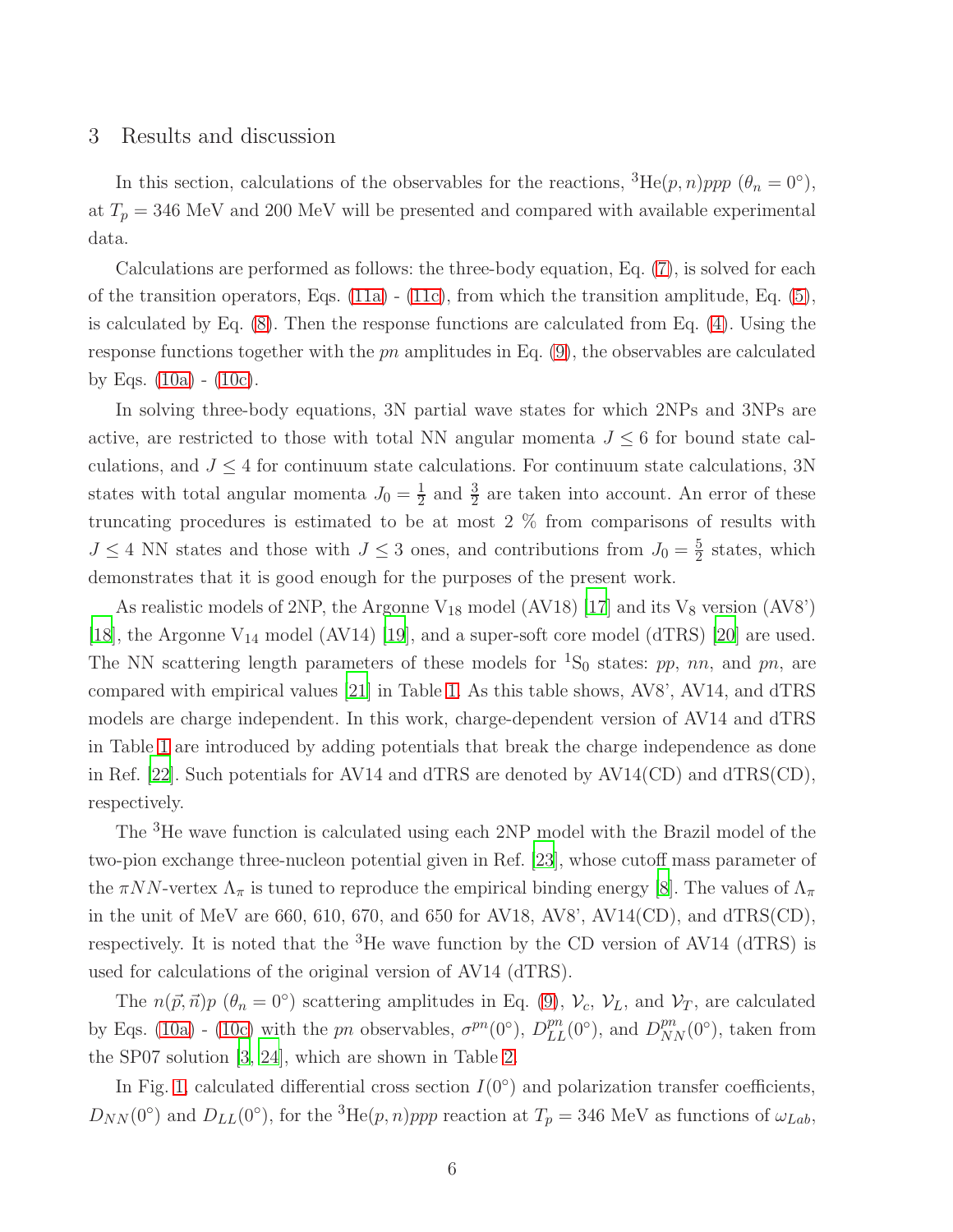<span id="page-6-0"></span>

|               | $a_{pp}^N$ (fm) | $a_{nn}$ (fm)   | $a_{pn}$ (fm)       |
|---------------|-----------------|-----------------|---------------------|
| Empirical     | $-17.3 \pm 0.4$ | $-18.9 \pm 0.4$ | $-23.740 \pm 0.020$ |
| <b>AV18</b>   | $-16.6$         | $-18.3$         | $-23.7$             |
| AV8'          | $-19.3$         | $-19.3$         | $-19.3$             |
| AV14          | $-23.7$         | $-23.7$         | $-23.7$             |
| $AV14$ (CD)   | $-17.7$         | $-18.9$         | $-23.7$             |
| <b>dTRS</b>   | $-18.0$         | $-18.0$         | $-18.0$             |
| $dTRS$ $(CD)$ | $-16.6$         | $-18.0$         | $-24.1$             |

**Table 1** Empirical and calculated values for the NN scattering length parameters of  ${}^{1}S_{0}$ pp, nn, and pn states. For pp system, the scattering length after subtracting the effect of Coulomb force is used. Experimental values are taken from Ref. [\[21\]](#page-15-3).

**Table 2** Observables and scattering amplitudes in  $n(\vec{p}, \vec{n})p$  reaction at forward angle  $\theta_n = 0^{\circ}$  taken from the SP07 solution [\[3](#page-14-2), [24](#page-15-6)]. Those used for the calculations of  ${}^{3}He(p, n)ppp$ reaction at  $T_p = 200$  MeV and 346 MeV are shown.

<span id="page-6-1"></span>

|                                  | $T_p = 200$ MeV | $T_p = 346$ MeV |
|----------------------------------|-----------------|-----------------|
| $\sigma^{pn}(0^{\circ})$ [mb/sr] | 12.47           | 11.32           |
| $D_{LL}^{pn}(0^{\circ})$         | $-0.1831$       | $-0.3942$       |
| $D_{NN}^{pn}(0^{\circ})$         | $-0.3269$       | $-0.2396$       |
| $ \mathcal{V}_c ^2$ [mb/sr]      | 0.5085          | 0.3583          |
| $ \mathcal{V}_L ^2$ [mb/sr]      | 4.5849          | 3.0705          |
| $ \mathcal{V}_T ^2$ [mb/sr]      | 3.6883          | 3.9456          |

are compared with the experimental data of Ref. [\[11\]](#page-14-10). In Fig. [2,](#page-8-0) calculated values of  $I(0^{\circ})$  for  $T_p = 200$  MeV are compared with the experimental data [\[10\]](#page-14-9). In both figures, calculations of all [2](#page-6-1)NP models in Table 2 fall within narrow bands, which demonstrates small  $pp-2NP$ dependency of the observables.

The calculations of  $I(0^{\circ})$  at  $T_p = 346$  MeV reproduce the data well except some deviations around  $\omega_{Lab} = 20$  MeV. Those at  $T_p = 200$  MeV reproduce the lineshape of the data with a reduction by about 30%.

The calculated and experimental values of  $D_{NN}(0^{\circ})$  and calculated  $D_{LL}(0^{\circ})$  are almost consistent with the pn values, which are expressed by the dashed horizontal lines in Figs. [1](#page-7-0) (b) and (c). On the other hand, the experimental values of  $D_{LL}(0^{\circ})$  deviate from the pn values with an energy-transfer dependence, from which the authors of Ref. [\[11](#page-14-10)] predicted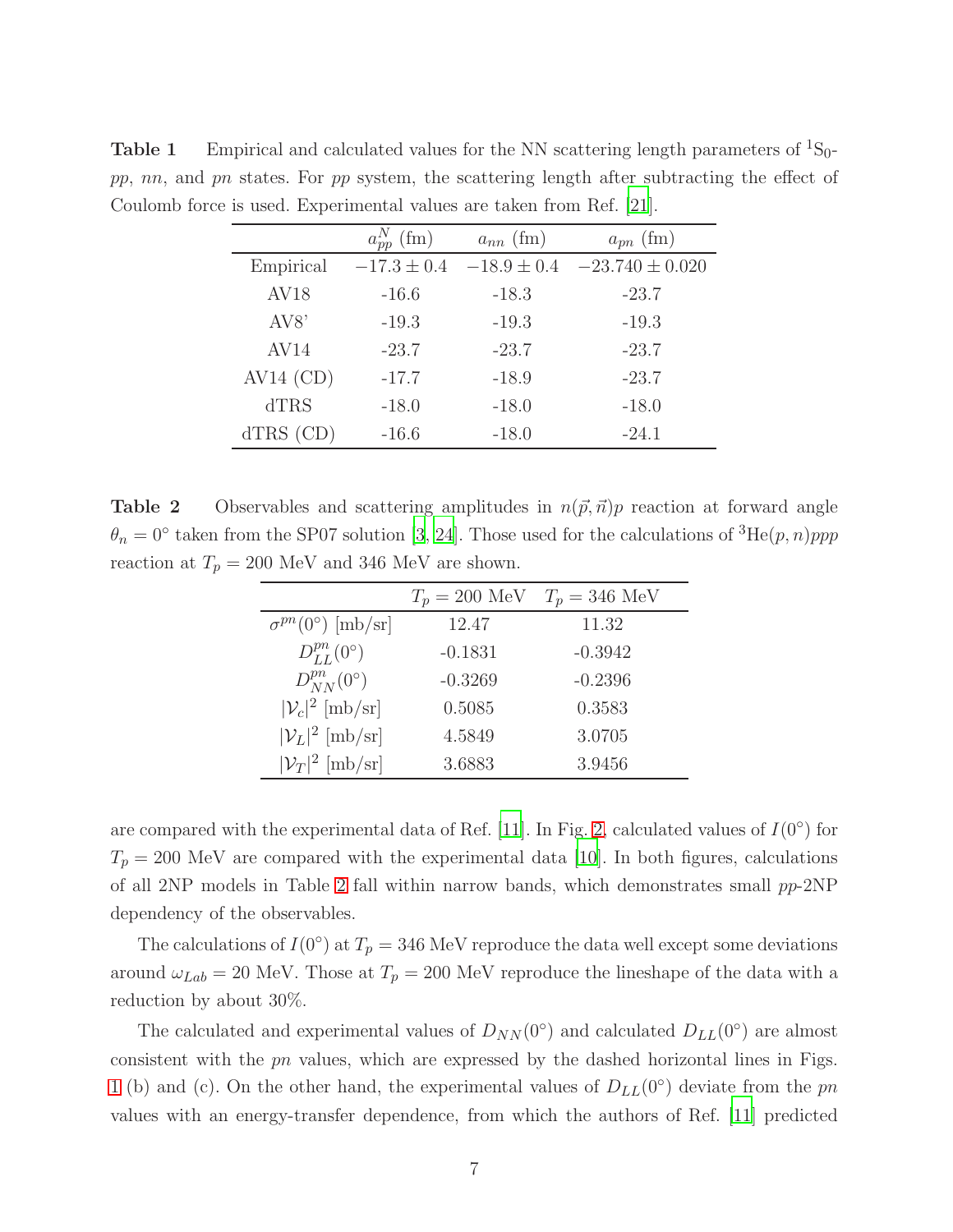

<span id="page-7-0"></span>Fig. 1 Differential cross section  $I(0^{\circ})$  (a) and polarization transfer coefficients,  $D_{NN}(0^{\circ})$ (b) and  $D_{LL}(0^{\circ})$  (c), for the <sup>3</sup>He(p, n)ppp reaction at  $T_p = 346$  MeV. Calculations with all 2NP models in Table [1](#page-6-0) are shown by bands (light magenta). The experimental data (black points and histogram) are taken from Ref. [\[11\]](#page-14-10). Dashed horizontal lines (green) in (b) and (c) are the corresponding pn values in Table [2.](#page-6-1)

the existence of a 3p resonance in  $\frac{1}{2}$  $<sup>−</sup>$  state centered at  $ω<sub>r</sub> = 16 ± 1$  MeV with the width of</sup>  $\Gamma = 11 \pm 3$  MeV.

Using three observables measured in Ref. [\[11\]](#page-14-10) along with the pn amplitudes in Table [2,](#page-6-1) the response functions,  $R_c$ ,  $R_L$ , and  $R_T$ , are calculated by Eqs. [\(12a\)](#page-4-4) - [\(12c\)](#page-4-5). Thus obtained response functions are compared with the calculated ones with AV18 in Fig. [3.](#page-8-1) The figure shows that the extracted  $R_L$  and  $R_T$  have similar shape and magnitude as the calculations, but the extracted  $R_c$  is a few times larger than the calculation. The resonance-like behavior in  $D_{LL}(0^{\circ})$  as a function of  $\omega_{Lab}$  is reflected in  $R_c$ , but not in  $R_L$  and  $R_T$ . However, the calculations are not able to reproduce this tendency.

The observables in this work largely owe to the  $pn$  amplitudes, which are related  $pn$ observables as Eqs. [\(10a\)](#page-4-2)-[\(10c\)](#page-4-3). Since there is few experimental data of corresponding  $pn$ observables [\[25\]](#page-15-7), the uncertainty in the pn amplitudes used in this work is not small. Thus, I have evaluated the pn amplitudes inversely from the calculated response functions,  $R_c$ ,  $R_L$ , and  $R_T$ , and the experimental data of  $I(0^{\circ})$ ,  $D_{NN}(0^{\circ})$ , and  $D_{LL}(0^{\circ})$  by Eqs. [\(12a\)](#page-4-4) - [\(12c\)](#page-4-5).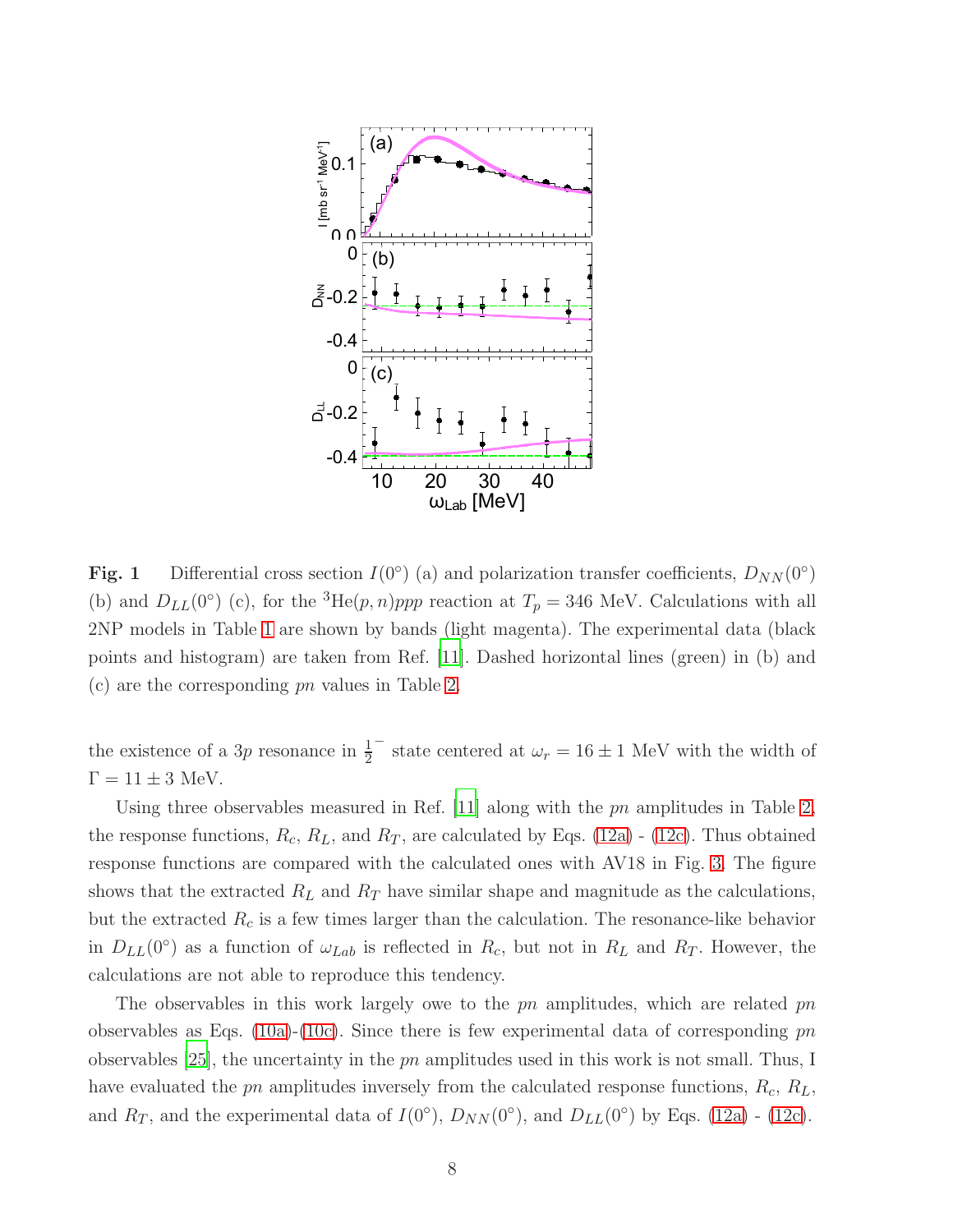

<span id="page-8-0"></span>**Fig. 2** Differential cross section  $I(0^{\circ})$  for the <sup>3</sup>He(p, n)ppp reaction at  $T_p = 200$  MeV. Calculations with all 2NP models in Table [1](#page-6-0) are shown by band (light magenta). The experimental data are taken from Ref. [\[10\]](#page-14-9).



<span id="page-8-1"></span>**Fig. 3** Data points with error bars are the response functions  $R_c$  (black squares),  $R_L$  (red circles), and  $R_T$  (green triangles), extracted from the data [\[11](#page-14-10)] and the pn amplitudes from the SP07 solution. Curves are calculated response functions with AV18 for  $R_c$  (black solid line),  $R_L$  (red dotted line), and  $R_T$  (green dashed line).

The pn-amplitudes obtained in this way depend on  $\omega_{Lab}$  that the experimental data exist. Taking the average, one obtains:  $|V_c|^2 = 1.43 \pm 0.57 \text{ mb/sr}, |V_L|^2 = 2.90 \pm 0.38 \text{ mb/sr},$ and  $|\mathcal{V}_T|^2 = 3.60 \pm 0.75$  mb/sr, from which the pn observables are calculated as:  $\sigma^{pn}(0^{\circ}) =$  $11.5 \pm 1.7 \text{ mb/sr}, D_{LL}^{pn}(0^{\circ}) = -0.24 \pm 0.11, \text{ and } D_{TT}^{pn}(0^{\circ}) = -0.13 \pm 0.05.$  The errors are only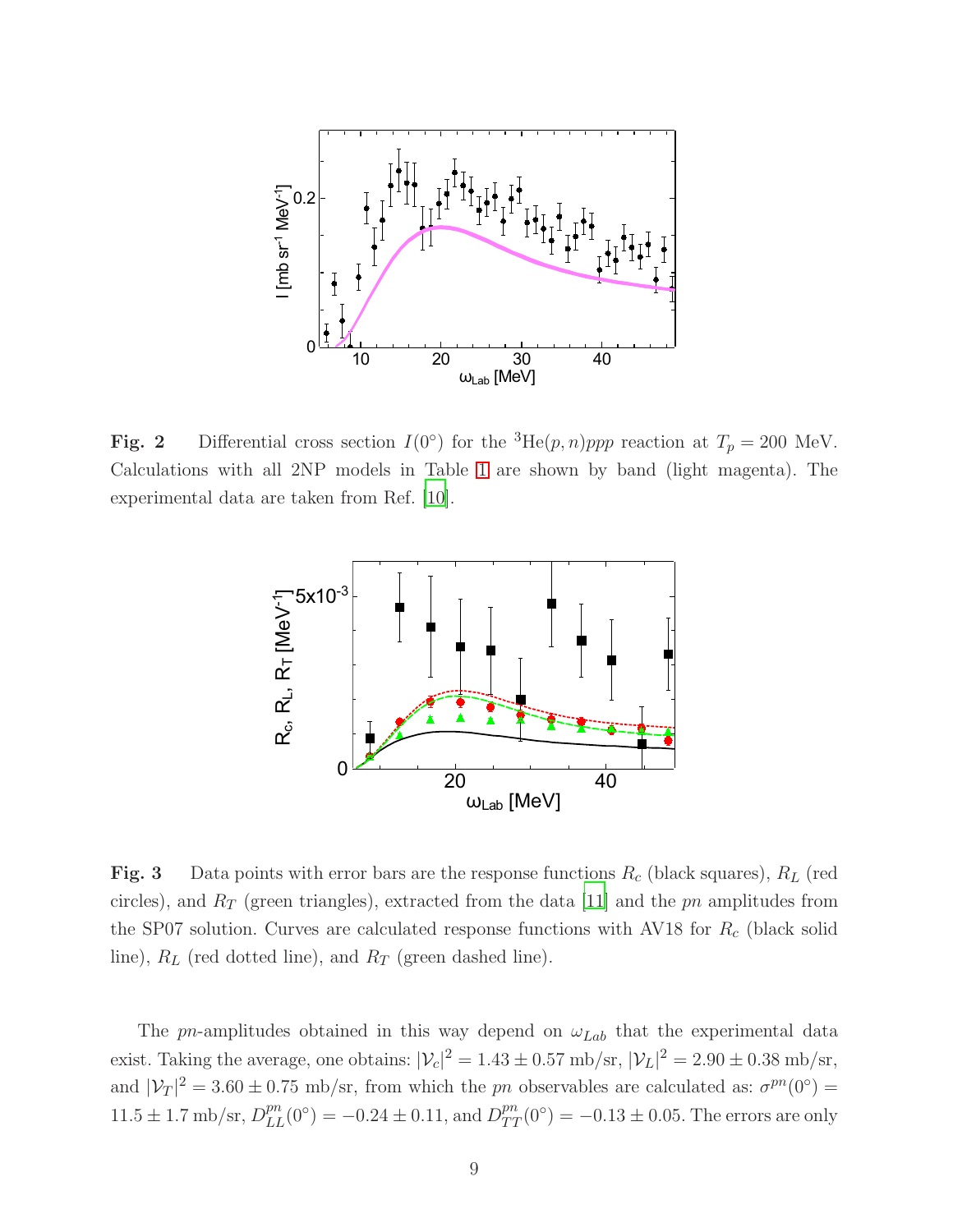

<span id="page-9-0"></span>Fig. 4 Same as Fig. [1.](#page-7-0) Calculations for AV18 with the pn amplitudes taken from the SP07 solution are shown by sold (black) lines. Those with the fitted pn amplitudes (see the text) are shown by the dashed (red) lines. Dotted horizontal lines (cyan) in (b) and (c) are the pn values calculated with the fitted pn amplitudes.

statistical ones with respect to the averaging procedure, and effects of the experimental error are not taken into account.

Fig. [4](#page-9-0) shows the calculated observables with the above fitted pn-amplitudes (only the central values are used.), which gives a better agreement with the data, although the rapid dependence of  $D_{LL}(0^{\circ})$  is not reproduced.

Next, I will study effects of 3NP on the observables. Recently, the possibility of a resonant 4n state at low energy is indicated experimentally in Ref. [\[12\]](#page-14-11). In Ref. [\[13](#page-14-12)], effects of  $T = \frac{3}{2}$ 2 3NP on 4n-system as well as 3n-system are studied. The functional form of 3NP used in Ref. [\[13\]](#page-14-12) is as follows.

$$
V^{3NP}(T) = \sum_{n=1}^{2} W_n(T) e^{-(r_{ij}^2 + r_{jk}^2 + r_{ki}^2)/b_n^2} \mathcal{P}_{ijk}(T),
$$
\n(13)

where  $T=\frac{1}{2}$  $\frac{1}{2}$  or  $\frac{3}{2}$ ,  $r_{ij}$  is the distance between the *i*-th and *j*-th nucleons, and  $\mathcal{P}_{ijk}(T)$  is a projection operator on the 3N isospin T state.

The range parameters used in Refs. [\[13,](#page-14-12) [26\]](#page-15-8) are  $b_1 = 4.0$  fm and  $b_2 = 0.75$  fm. The strength parameters of the shorter range term  $W_2(T)$  for both of  $T=\frac{1}{2}$  $rac{1}{2}$  and  $T = \frac{3}{2}$  $\frac{3}{2}$  are fixed to be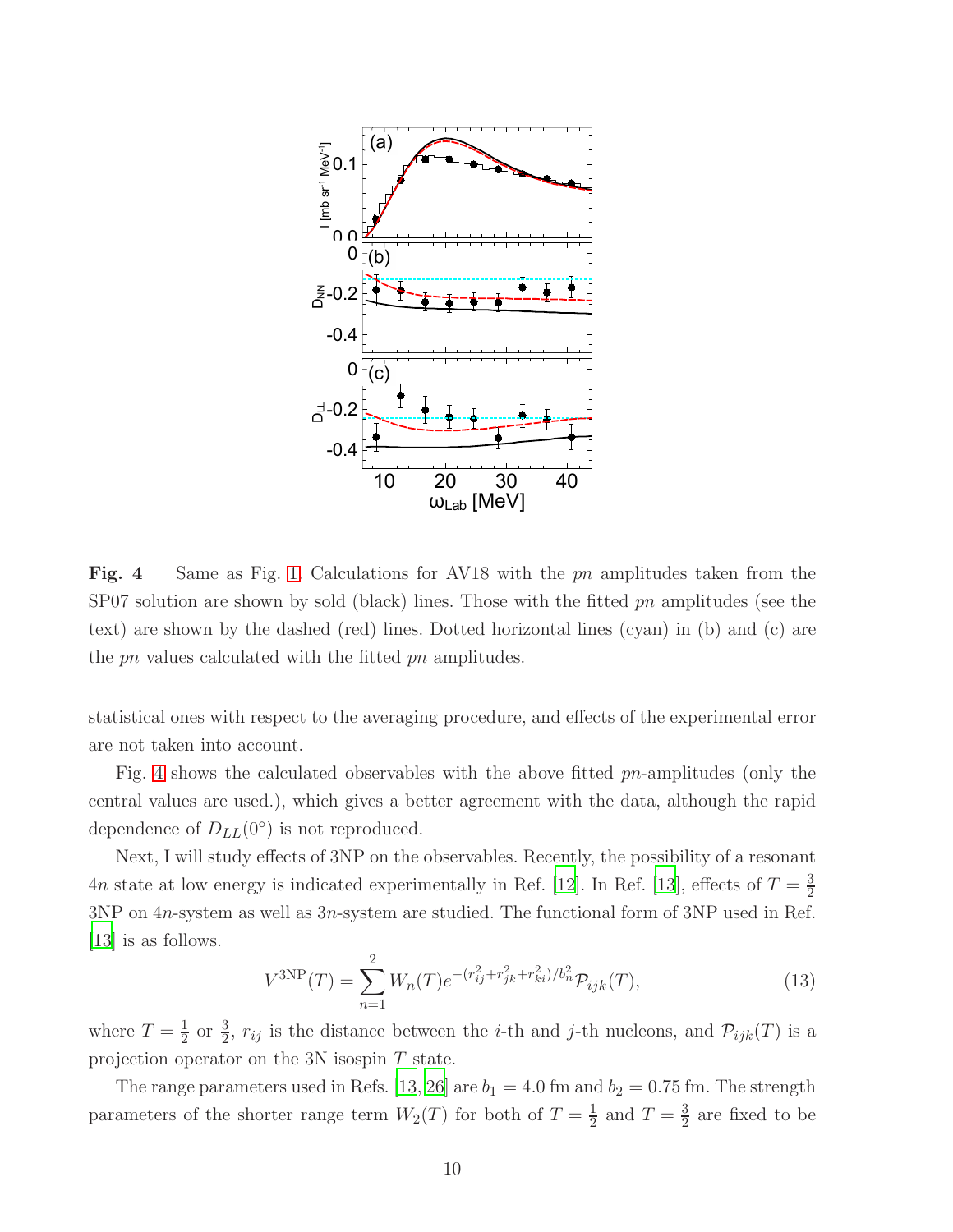35.0 MeV in Ref. [\[13\]](#page-14-12), and also in this work. The required value of the strength parameter for the longer range term  $W_1(\frac{3}{2})$  $\frac{3}{2}$ ) for  $J^{\pi} = 0^+$  4*n*-state to bind as the lower bound of the experimental value [\[12](#page-14-11)] is  $-36.14 \text{ MeV}$  [\[13\]](#page-14-12). This value contrasts with  $W_1(\frac{1}{2})$  $(\frac{1}{2}) = -2.04 \text{ MeV},$ which is determined to reproduce the binding energies of  ${}^{3}H$ ,  ${}^{3}He$ , and  ${}^{4}He$  in combination with Argonne  $V_8$ ' (AV8') NN potential [\[18\]](#page-15-0).

In the following, I will use the AV18, which is more repulsive than AV8' in  $3N(T = \frac{1}{2})$  $\frac{1}{2})$ bound state. As a consequence of this, a more attractive value:  $W_1(\frac{1}{2})$  $(\frac{1}{2}) = -2.55 \text{ MeV}$ , is used to reproduce <sup>3</sup>He binding energy. However, this difference may not be essential in the present case.

In Fig. [5,](#page-11-0) calculated values with  $V^{3NP}(\frac{3}{2})$  $\frac{3}{2}$ ) taking  $W_1(\frac{3}{2})$  $(\frac{3}{2}) = -36.0$  MeV are compared with the AV18 calculations. The introduction of the  $V^{3NP}(\frac{3}{2})$  $\frac{3}{2}$ ) shifts the peak of the cross section to higher in the magnitude and lower in the position, which makes the agreement with the experimental data worse than the AV18 calculation. On the other hand, effects of the 3NP on the  $D_{NN}(0^{\circ})$  and  $D_{LL}(0^{\circ})$  are quite small. These rather small effects of the 3NP on the  $3p$  system in spite of the large value of  $W_1(\frac{3}{2})$  $\frac{3}{2}$ ) are however consistent with the analysis of  $3n$ systems in Ref. [\[13\]](#page-14-12), and should be due to a large separation among three protons by the Pauli principle.

In Ref. [\[13](#page-14-12)], dependence of the strength parameters in the 3NP on the total angular momentum and parity  $J_0^{\pi}$  is not considered for simplicity. Here, I will examine the  $J_0^{\pi}$ dependence of the parameter  $W_1(\frac{3}{2})$  $\frac{3}{2}$ ). In Table [3,](#page-11-1) results of  $D_{LL}(0^{\circ})$  calculated including  $V^{3NP}(\frac{3}{2})$  $\frac{3}{2}$ ) with  $W_1(\frac{3}{2})$  $\left(\frac{3}{2}\right) = -36.0$  MeV for all four states:  $J_0^{\pi} = \frac{1}{2}$ 2  $\pm$  and  $\frac{3}{2}$ ± , or for only one partial wave state, are shown. Even though the effects are not so large compared to the difference between the data and AV18 calculation, it looks that only  $V^{3NP}(\frac{3}{2})$  $\frac{3}{2}$ ) with  $J_0^{\pi} = \frac{1}{2}$ 2 − is effective to the difference.

Fig. [6](#page-12-0) shows the observables calculated with  $V^{3NP}(\frac{3}{2})$  $\frac{3}{2}$ ) that is effective only for  $J_0^{\pi} = \frac{1}{2}$ 2 − state taking  $W_1(\frac{3}{2})$  $\frac{3}{2}$ ) from -36 MeV to -90 MeV. It looks that the 3NP with  $W_1(\frac{3}{2})$  $(\frac{3}{2}) = -90 \text{ MeV}$ produces a resonance at  $\omega_{Lab} = 9$  MeV with a narrow width (about 2 MeV), which produces some visible effects on  $D_{LL}(0^{\circ})$  and  $D_{NN}(0^{\circ})$ . The width of the resonance is smaller than the reported in [\[11\]](#page-14-10).

#### <span id="page-10-0"></span>4 Summary

In this paper, I have presented calculations of the cross section and the polarization transfer coefficients,  $D_{NN}$  and  $D_{LL}$ , in <sup>3</sup>He(p, n)ppp ( $\theta_n = 0^{\circ}$ ) reaction with the spin-isospin response functions obtained for some realistic NN potential models.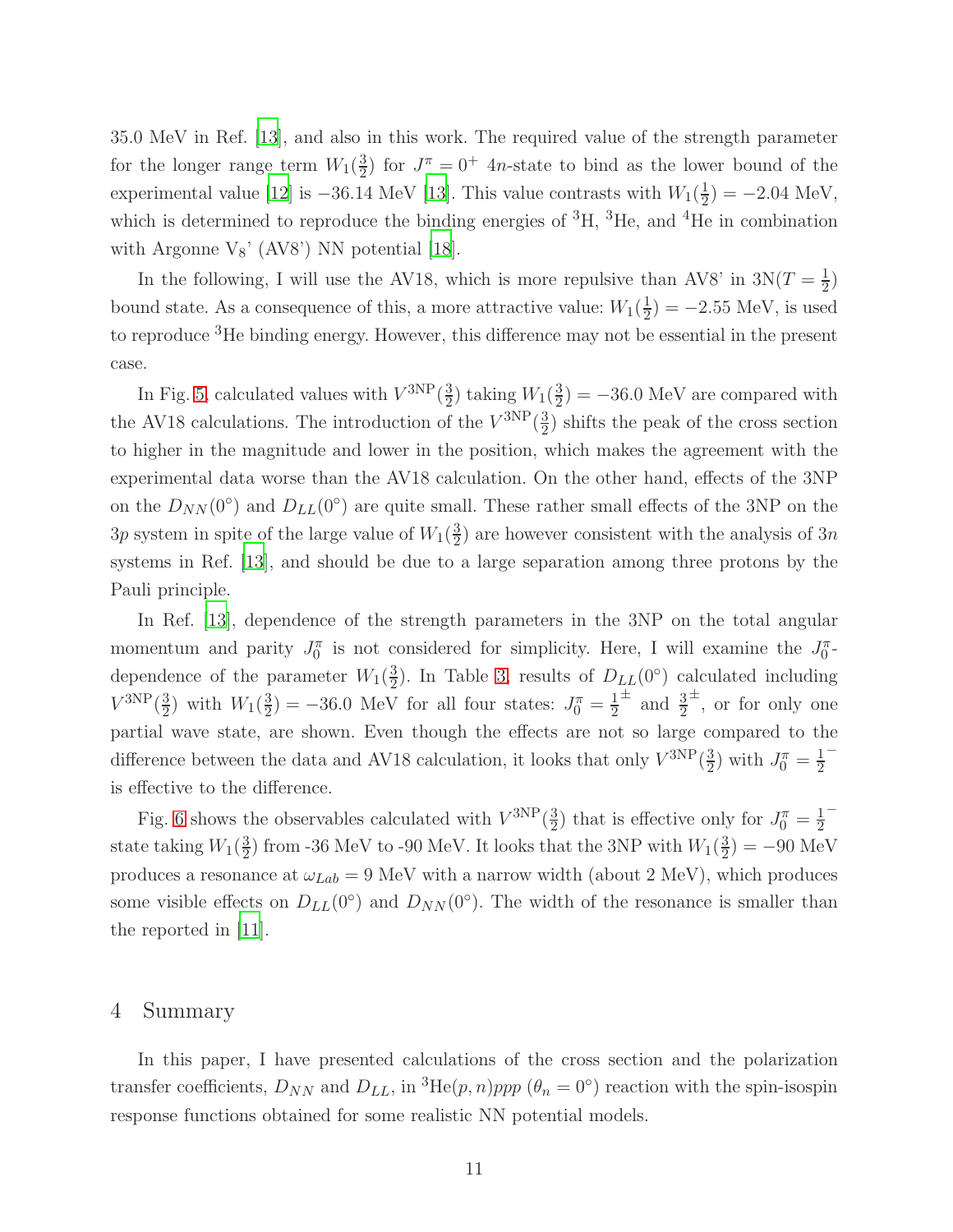

<span id="page-11-0"></span>Fig. 5 Same as Fig. [1.](#page-7-0) Calculations with AV18 are shown by sold (black) lines. Calculations with AV18 plus  $V^{3NP}(\frac{3}{2})$  $\frac{3}{2}$ ) taking  $W_1(\frac{3}{2})$  $\left(\frac{3}{2}\right) = -36.0$  MeV are shown by dashed (red) lines.

Table 3 Calculated values of the polarization transfer coefficient  $D_{LL}(0^{\circ})$  for the  ${}^{3}\text{He}(p, n)ppp$  reaction at  $T_p = 346$  MeV and at  $\omega_{Lab} = 15$  MeV including  $V^{3NP}(\frac{3}{2})$  $(\frac{3}{2})$  with  $W_1(\frac{3}{2})$  $\left(\frac{3}{2}\right) = -36.0$  MeV for all four states:  $J_0^{\pi} = \frac{1}{2}$ 2  $\pm$  and  $\frac{3}{2}$  $\pm$ , or for only one partial wave state.  $\Delta D_{LL}^{pn}(0^{\circ})$  is the difference from the AV18 calculation.

<span id="page-11-1"></span>

|                                                                                  | $D_{LL}^{p n}(0^{\circ})$ | $\Delta D_{LL}^{\mu\mu}(0^{\circ})$ |
|----------------------------------------------------------------------------------|---------------------------|-------------------------------------|
| AV <sub>18</sub>                                                                 | $-0.389$                  |                                     |
| AV18+ $V^{3NP}(T=\frac{3}{2})$ $[J_0^{\pi}=\frac{1}{2}^{\pm},\frac{3}{2}^{\pm}]$ | $-0.382$                  | 0.007                               |
| AV18+ $V^{3NP}(T=\frac{3}{2})$ $[J_0^{\pi}=\frac{1}{2}^+]$                       | $-0.391$                  | $-0.002$                            |
| AV18+ $V^{3NP}(T=\frac{3}{2})$ $[J_0^{\pi}=\frac{1}{2}^-]$                       | $-0.379$                  | 0.010                               |
| AV18+ $V^{3NP}(T=\frac{3}{2})$ $[J_0^{\pi}=\frac{3}{2}^+]$                       | $-0.389$                  | 0.000                               |
| $AV18 + V^{3NP}(T = \frac{3}{2})$ $[J_0^{\pi} = \frac{3}{2}]$                    | $-0.388$                  | 0.001                               |

The calculations have little NN potential dependence, and show a reasonable agreement with available experimental data, except that the energy-transfer dependence of  $D_{LL}(0°)$  is much smoother than the data.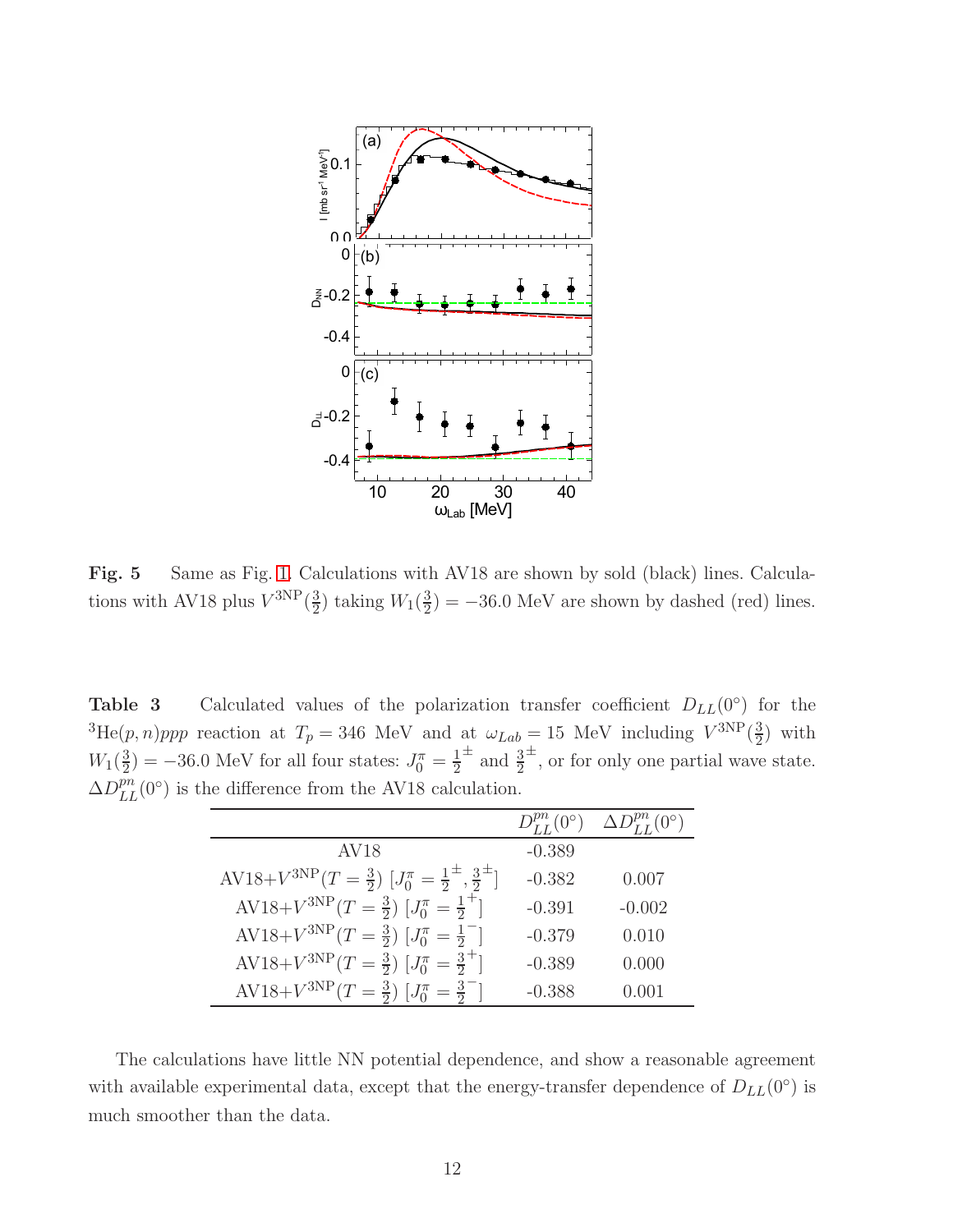

<span id="page-12-0"></span>Fig. 6 Same as Fig. [1.](#page-7-0) Calculations with AV18 are shown by dashed (black) lines. Those with AV18 plus  $V^{3NP}(\frac{3}{2})$  $(\frac{3}{2})$  that is active for  $J_0^{\pi} = \frac{1}{2}$ 2  $−$  state taking  $W_1(\frac{3}{2})$  $(\frac{3}{2}) = -36, -50, -70,$ and −90 MeV, are shown by solid black, red, green, and blue lines, respectively.

Introductions of the attractive 3NP for the  $3N(T = \frac{3}{2})$  $\frac{3}{2}$ ) state suggested from the analysis of the 4*n* state as well as further strength enhanced 3NPs for  $J_0^{\pi} = \frac{1}{2}$ 2 − state so as to produce a 3p resonance state are examined. But they cannot resolve the discrepancy.

These results suggest that the curious energy-transfer dependence of the experimental  $D_{LL}(0^{\circ})$ , which was the basis of the existence of the 3p resonance [\[11](#page-14-10)], is not consistent with conventional models of the nuclear interaction, which indicates the need for further experimental studies of the reaction.

Also, a need for good knowledge of observables in  $n(\vec{p}, \vec{n})p$  at the very forward angles is stressed to reduce ambiguity in the calculation.

Finally, it is remarked that precise calculations of observables related to  $3n$ - or  $3p$ -system with theoretical models of the nuclear interactions are now available, which enables us to compare and then to study nuclear interactions whether a 3N resonance does exist or not.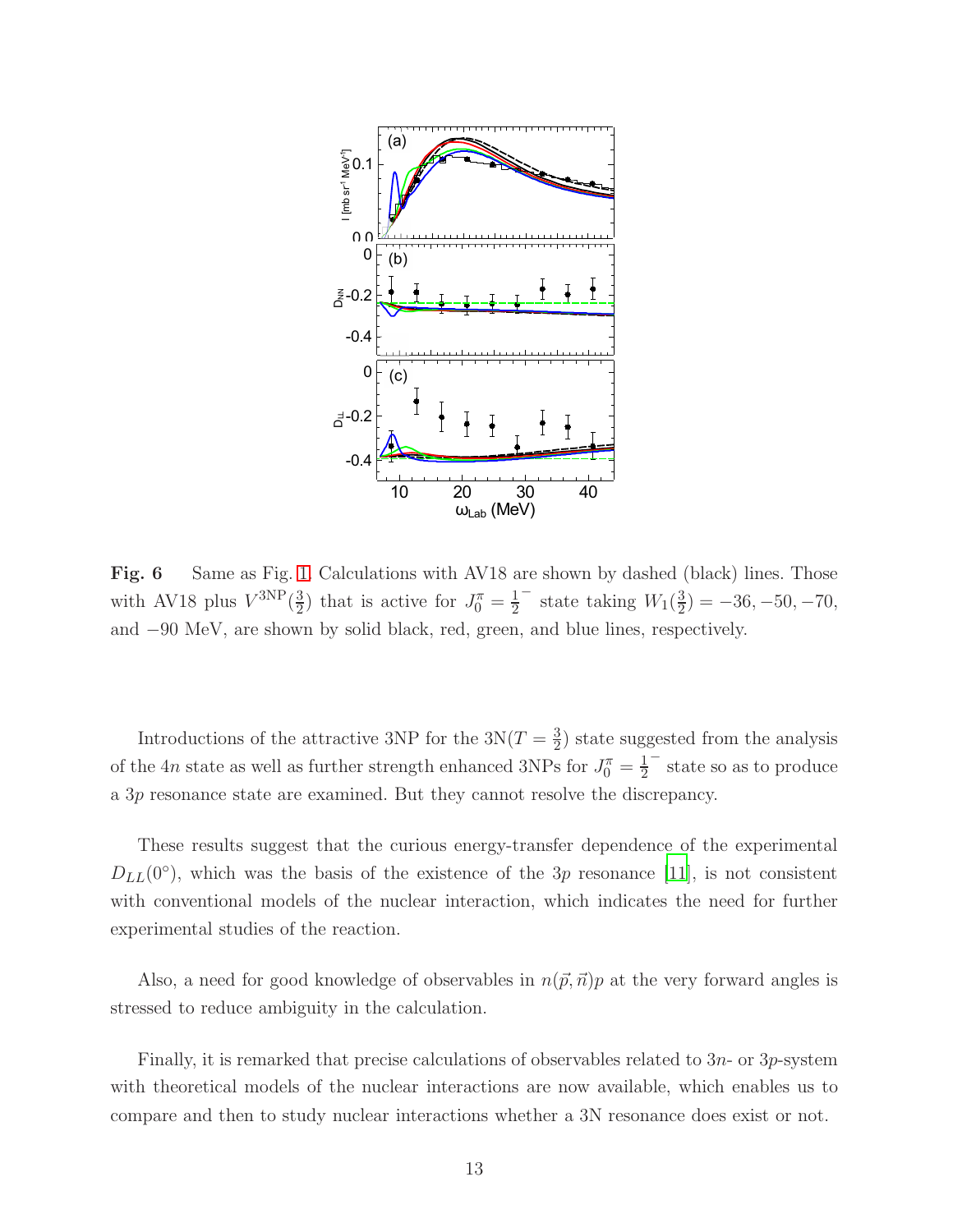# A Kinematics

In this appendix, kinematical values related to  ${}^{3}He(p,n)ppp (\theta_n = 0^{\circ})$  reaction are summarized.

Let  $T_p(T_n)$  be the incident proton (outgoing neutron) energy in Lab. system. Masses of proton, neutron, and <sup>3</sup>He are denoted by  $m_p$ ,  $m_n$ , and  $m_{\rm 3He}$ , respectively.

◦ Total energy in Lab. system:

$$
E_{tot, Lab} = m_p + T_p + m_{^3\text{He}}.\tag{A1}
$$

◦ The energy transfer and momentum transfer in Lab. system:

<span id="page-13-0"></span>
$$
\omega_{Lab} = (m_p + T_p) - (m_n + T_n) \tag{A2a}
$$

$$
Q_{Lab} = K_p - K_n,\tag{A2b}
$$

where

$$
K_p = \sqrt{(m_p + T_p)^2 - m_p^2}
$$
 (A3a)

$$
K_n = \sqrt{(m_n + T_n)^2 - m_n^2}.
$$
 (A3b)

 $\circ$  Total energy of all four particles in c.m. frame of the initial  $p$ -<sup>3</sup>He system:

$$
E_{tot,c.m.} = \sqrt{E_{tot,Lab}^2 - K_p^2}
$$
 (A4)

◦ Energy and momentum of the proton and energy of <sup>3</sup>He:

$$
E_{p,c.m.} = \frac{E_{tot,c.m.}^2 + m_p^2 - m_{3\text{He}}^2}{2E_{tot,c.m.}}
$$
(A5a)

$$
k_i = \sqrt{E_{p,c.m.}^2 - m_p^2}.
$$
 (A5b)

$$
E_{^3\text{He},c.m.} = E_{tot,c.m.} - E_{p,c.m.} = \frac{E_{tot,c.m.}^2 - m_p^2 + m_{^3\text{He}}^2}{2E_{tot,c.m.}}
$$
(A5c)

◦ Energies and momentum of the neutron, and energy of 3p-system in the c.m. frame of the final  $n-3p$  system:

$$
E_{n,c.m.} = \frac{E_{tot,c.m.}^2 + m_n^2 - (E_{3p,Lab}^2 - Q_{Lab}^2)}{2E_{tot,c.m.}}
$$
(A6a)

$$
k_f = \sqrt{E_{n,c.m.}^2 - m_n^2},
$$
 (A6b)

$$
E_{3p,c.m.} = E_{tot,c.m.} - E_{n,c.m.} = \frac{E_{tot,c.m.}^2 - m_n^2 + (E_{3p,Lab}^2 - Q_{Lab}^2)}{2E_{tot,c.m.}},
$$
(A6c)

where

$$
E_{3p,Lab} = m_{3\text{He}} + \omega_{Lab}.\tag{A7}
$$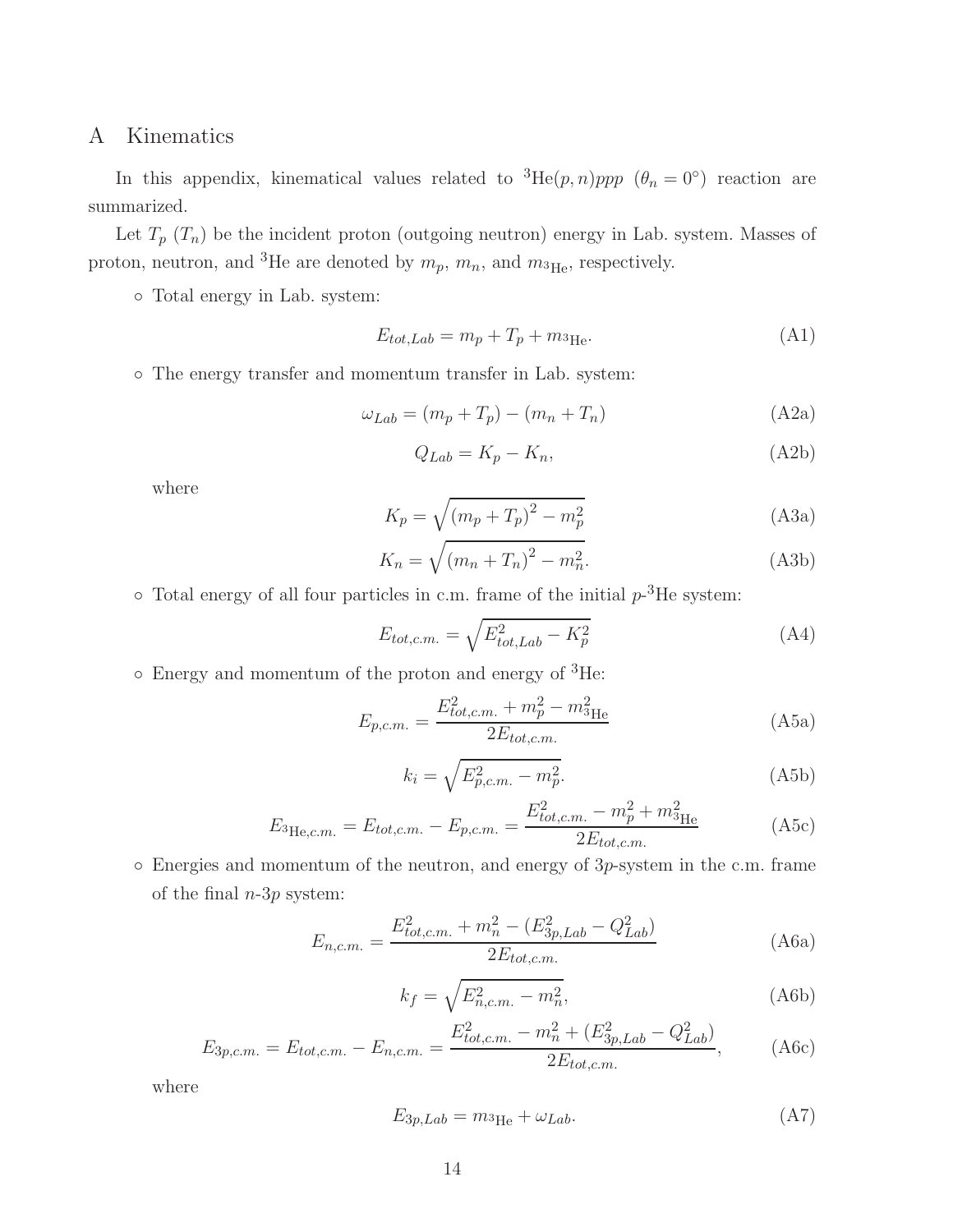◦ Energy transfer and momentum transfer in the c.m. system:

$$
\omega_{c.m.} = E_{p,c.m.} - E_{n,c.m.} \tag{A8a}
$$

<span id="page-14-17"></span>
$$
Q_{c.m.} = k_i - k_f \tag{A8b}
$$

 $\circ$  The energy in the c.m. system of the final 3p:

<span id="page-14-15"></span>
$$
E = \sqrt{E_{3p,c.m.}^2 - k_f^2} - 3m_p.
$$
 (A9)

 $\circ$  The Kinematical factor in the expression, Eq. [\(12a\)](#page-4-4), is given by

<span id="page-14-18"></span>
$$
N_K = \left(\frac{2\pi}{\hbar}\right)^2 \mu_i \mu_f \frac{k_f}{k_i} \times \left(\frac{K_n}{k_f}\right) \frac{dE}{d\omega_{Lab}},\tag{A10}
$$

where

$$
\mu_i = \frac{E_{p,c.m.} E_{^3\text{He},c.m.}}{E_{p,c.m.} + E_{^3\text{He},c.m.}},\tag{A11a}
$$

$$
\mu_f = \frac{E_{n,c.m.} E_{3p,c.m.}}{E_{n,c.m.} + E_{3p,c.m.}},
$$
\n(A11b)

and

$$
\frac{dE}{d\omega_{Lab}} = \frac{E_{tot, Lab} - E_{n, Lab} \frac{K_p}{K_n}}{E + 3m_p}.
$$
\n(A12)

#### References

- <span id="page-14-0"></span>[1] Y. Wu, S. Ishikawa, and T. Sasakawa, Phys. Rev. Lett. 64, 1875 (1990); 66, 242(E) (1991).
- <span id="page-14-1"></span>[2] J. E. Purcell, J. H. Kelley, E. Kwan, C. G. Sheu, and H. R. Weller, Nucl. Phys. A 848, 1 (2010).
- <span id="page-14-2"></span>[3] [http://gwdac.phys.gwu.edu/.](http://gwdac.phys.gwu.edu/)
- <span id="page-14-3"></span>[4] [http://nn-online.org/.](http://nn-online.org/)
- <span id="page-14-4"></span>[5] L. D. Faddeev, Zh. Eksp. Teor. Fiz. 39, 1459 (1961) [Sov. Phys. JETP 12, 1014 (1961)].
- <span id="page-14-5"></span>[6] T. Sasakawa and T. Sawada, Phys. Rev. C 20, 1954 (1979).
- <span id="page-14-6"></span>[7] S. Ishikawa, Few-Body Syst. 32, 229 (2003).
- <span id="page-14-7"></span>[8] S. Ishikawa, Phys. Rev. C 80, 054002 (2009).
- <span id="page-14-8"></span>[9] S. Ishikawa, Phys. Rev. C 87, 055804 (2013).
- <span id="page-14-9"></span>[10] M. Palarczyk, C. M. Riedel, D. Dehnhard, M. A. Espy, M. A. Franey, J. L. Langenbrunner, L. C. Bland, D. S. Carman, B. Brinkmöller, R. Madey, Y. Wang, J. W. Watson, N. S. Chant, Phys. Rev. C 58, 645 (1998).
- <span id="page-14-10"></span>[11] T. Wakasa, E. Ihara, M. Dozono, K. Hatanaka, T. Imamura, M. Kato, S. Kuroita, H. Matsubara, T. Noro, H. Okamura, K. Sagara, Y. Sakemi, K. Sekiguchi, K. Suda, T. Sueta, Y. Tameshige, A. Tamii, H. Tanabe, and Y. Yamada, Phys. Rev. C 77, 054611 (2008).
- <span id="page-14-11"></span>[12] K. Kisamori, S. Shimoura, H. Miya, S. Michimasa, S. Ota, M. Assie, H. Baba, T. Baba, D. Beaumel, M. Dozono, T. Fujii, N. Fukuda, S. Go, F. Hammache, E. Ideguchi, N. Inabe, M. Itoh, D. Kameda, S. Kawase, T. Kawabata, M. Kobayashi, Y. Kondo, T. Kubo, Y. Kubota, M. Kurata-Nishimura, C. S. Lee, Y. Maeda, H. Matsubara, K. Miki, T. Nishi, S. Noji, S. Sakaguchi, H. Sakai, Y. Sasamoto, M. Sasano, H. Sato, Y. Shimizu, A. Stolz, H. Suzuki, M. Takaki, H. Takeda, S. Takeuchi, A. Tamii, L. Tang, H. Tokieda, M. Tsumura, T. Uesaka, K. Yako, Y. Yanagisawa, R. Yokoyama, and K. Yoshida, Phys. Rev. Lett. 116, 052501 (2016).
- <span id="page-14-12"></span>[13] E. Hiyama, R. Lazauskas, J. Carbonell, and M. Kamimura, Phys. Rev. C 93, 044004 (2016).
- <span id="page-14-13"></span>[14] M. Ichimura and K. Kawahigashi, Phys. Rev. C 45, 1822 (1992); 46, 2117(E) (1992).
- <span id="page-14-14"></span>[15] A. Itabashi, K. Aizawa, and M. Ichimura, Prog. Theor. Phys. 91, 69 (1994).
- <span id="page-14-16"></span>[16] S. Ishikawa, H. Kamada, W. Glöckle, J. Golak, and H. Witała, Phys. Lett. B 339, 293 (1994).
- <span id="page-14-19"></span>[17] R. B. Wiringa, V. G. J. Stoks, and R. Schiavilla, Phys. Rev. C 51, 38 (1995).